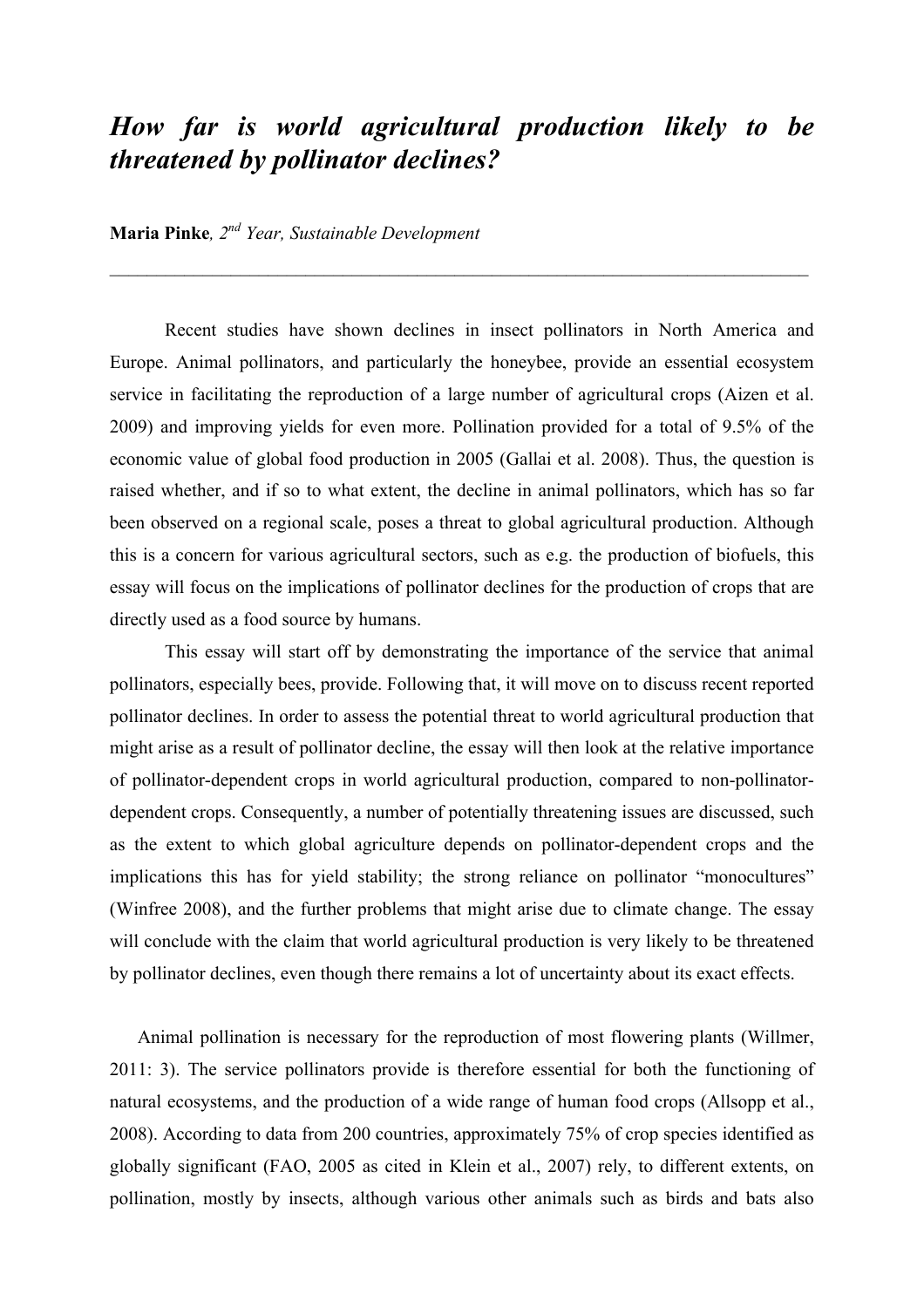provide this ecosystem service. Among insect pollinators, bees are the most important (Willmer, 2011: 4; Klein et al., 2007) as they can pollinate the large majority of crops. Pollination by one of the most commonly used species, *Apis mellifera* (the European honeybee), is able to increase productivity of 96% of animal-pollinated crops (Klein et al., 2007; Winfree, 2010), and is widely used as a managed pollinator. It is, however, not always the most effective pollinator (Kremen et al., 2002) since unmanaged native species can contribute considerably to the pollination of many crops (Goulson, 2003). The importance of both managed and wild bees to agriculture has been emphasised by many scholars (e.g. Kluser and Peduzzi, 2007), although their relative contribution to global agricultural production has not clearly been detected (Potts et al., 2010). In addition to being crucial for the reproduction of pollinator-dependent crops, pollinators can also enhance the quality and quantity of seeds and fruits of self-fertile crops (e.g. Klein et al., 2003, Eilers et al., 2011). A case study on factors important for successful pollination of lowland coffee (*Coffea canephora*), a self-sterile crop, by Klein et al. (2003a) showed that a high diversity of pollinating bees can lead to a significantly higher fruit set. Similar data exist for the example of highland coffee (*Coffea arabica*) in Indonesia, which is a self-fertilizing crop (Klein et al., 2003b). Overall, pollination is an ecosystem service that is invaluable to agriculture.

In recent decades, however, insect pollinators have been frequently reported to be in decline. Pollinators are under a lot of pressure. Paradoxically, many of the pressures on pollinators can be directly attributed to industrial agricultural practices. Potts et al. (2010) mention land-use change and resultant habitat loss and fragmentation, pesticide use and environmental pollution, decline in resource diversity, the introduction of alien species, the spread of pathogens and climate change (Potts et al., 2010: 348) as potential drivers of pollinator decline. These factors have led to regional declines in insect pollinators, mainly in Europe and the USA, where feral and managed honey bees have declined by 25% in recent decades (Allen-Wardell et al., 1998). VanEngelsdorp et al. (2008) investigated the honey bee colony declines due to Colony Collapse Disorder (CCD) in the winter of 2007-2008, reporting a total loss of 35.8% of colonies. Another study by Biesmeijer et al. (2006) reports that bee diversity has fallen significantly in Britain and the Netherlands since 1980, which was accompanied by a decline in wild plant communities. In this case, it is not clear what the exact causal relations between these two observed declines are, but they might be relations of positive feedback. In economic terms, "proof" of the growing decline in pollinators, and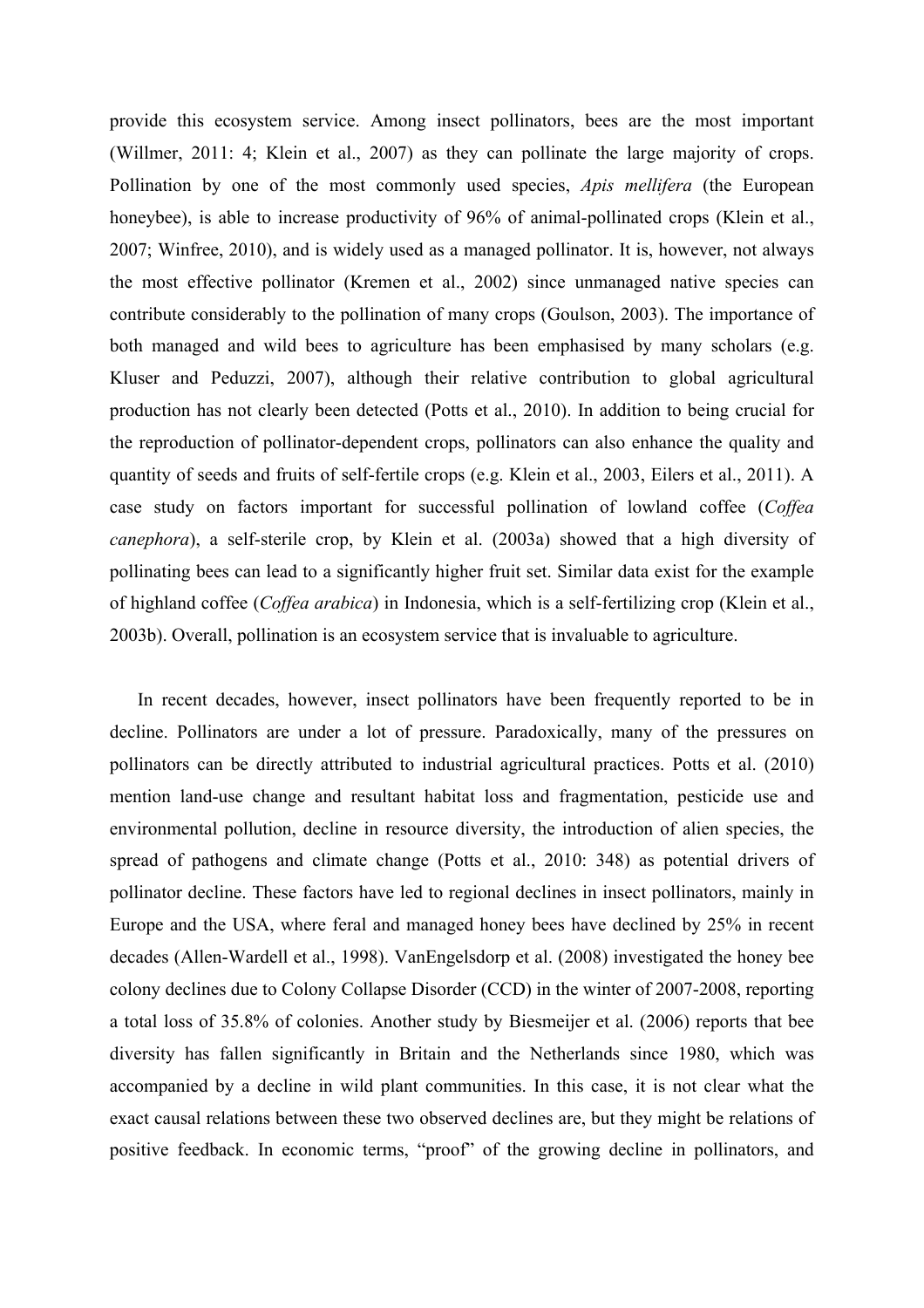hence in hives supply, is the increase in money spent by farmers to rent honey bees (Winfree, 2006).

While there are plenty of reported regional declines in insect pollinators, there has been debate about whether this amounts to an "impending 'global pollinator crisis'" (Ghazoul, 2005: 367). According to Nabhan (1996), and Matheson et al. (1996) (as cited in Allen-Wardell et al., 1998: 10) a high number of pollinators might be under threat of extinction worldwide and data exists for global bumble bee decline (mentioned in Winfree, 2010: 171). On the other hand, Ghazoul (2005) emphasises that research pointing towards pollinator decline is based on data on particular regions and pollinators: honeybees in the USA and bumblebees and butterflies in Europe, arguing that a minority of important food crops is dependent on pollinators.

Given the importance of pollinators demonstrated above, and the evidence for a decline in pollinators, at least on a regional scale, it is important to estimate the importance of pollinator-dependent crops in world agricultural production. This is done by considering global production volumes of non-dependent crops compared to dependent ones and investigating the importance of pollinator dependent crops in providing for human dietary needs.

Regarding production quantity, most of the crops grown for the provision of human food are not pollinator-dependent (Allsopp et al., 2008; Willmer, 2011). Instead, their reproduction is facilitated by abiotic pollination, self-pollination or vegetative propagation (Eilers et al., 2011). For example, staple crops such as rice, wheat, maize, oats and sorghum are wind pollinated (Willmer, 2011: 605) and therefore not in danger of being affected by pollinator declines. Klein et al. (2007) define 115 "principal world crops" (as cited in Willmer, 2011: 606), of which those 28 crops that are not dependent on animal pollinators account for 60% of global agricultural production. It has also been stated that most crops reliant on animal pollination are "minority or specialist foods" (Richards, 2001: 170) without global importance and that hardly any staple crops are dependent on animal pollination (Richards 2001, Ghazoul 2005).

However, the importance of pollinator-dependent crops must not be underestimated. Examining the variety of crops used for food production, the majority are to some degree pollinator-dependent, reaching from pollination as essential for reproduction to cases in which pollination increases yield and yield quality but is not necessarily required (see Klein et al., 2007). About one third of what humans eat depends directly or indirectly on pollinators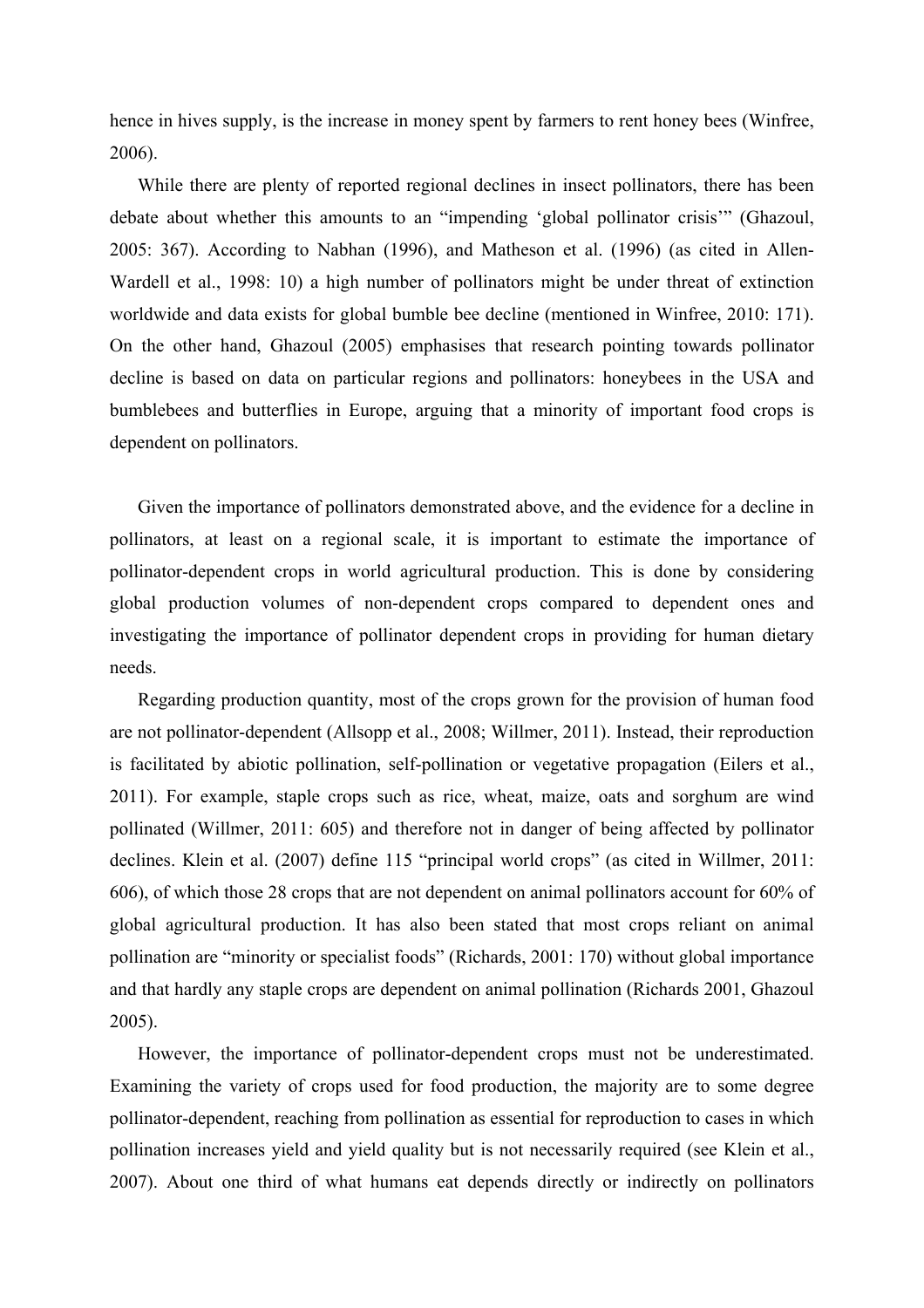(Kearns et al. as cited in Ghazoul, 2005: 387; Kluser and Peduzzi, 2007: 354). Although production volumes of the 115 principal world crops amount to only 35% of total crop production, the number of crops dependent (to different degrees) on animal pollination is 87 out of 115 (Willmer, 2011: 606).

Klein et al. (2007) examined the proportion of global crops used directly for human food that depend on animal pollination for fruit and seed production to different degrees. They found that 20% of world crop production accounts for crops with increased production of fruit and vegetables when animal-pollinated, and approximately 15% accounts for crops whose seed production increases with pollination (Klein et al., 2007: 306). They also identified the level of dependence of those plants on pollinators and provide evidence for "increased production with pollinators in 92 out of 108 selected crops" (*ibid*.: 307). Animal pollination was essential for 13 crops, and dependence was high for 30 crops, modest for 27 crops, and little for 21 crops (Klein et al., 2007).

It is also important to consider the nutritional quality of pollinator dependent crops: Eilers et al. (2011) analysed the nutritional composition of more than 150 of the leading global crops, using data on animal pollinator dependency by Klein et al. (2007). Eilers et al. (2011) found that pollinator-dependent crops hold most of the lipids, vitamins and minerals that are necessary to prevent nutritional deficiency. For example, 98% of the available vitamin C is present in pollinator-dependent plants, and 58% of calcium comes from plants that have an increased yield due to animal pollination. While there are some nutrients present in nondependent crops, these are mostly lost during processing.

Overall, pollinator-dependent crops make up a considerable proportion of world agricultural production, and are of paramount importance for human nutritional needs. It is in this context that the effect of pollinator declines on global agricultural production has to be evaluated.

Given the importance of pollinator-dependent crops illustrated above, pollinator declines could pose various risks and threats to world agricultural production. One of these issues relates to the growing percentage of pollinator-dependent crops grown globally and a resulting threat to the stability of crop yields. Garibaldi et al (2011) suggest that yield improvement over the last decades was lower the more dependent the respective crop is on pollinators. They found that variation in pollination is responsible for "half of the yield stability of dependent crops" (Garibaldi et al., 2011: 5911). Likewise, Aizen et al. (2009), examining data for from 1961 to 2006 to investigate trends in global cultivated areas, found that the overall area that accommodates pollinator-dependent crops has constantly been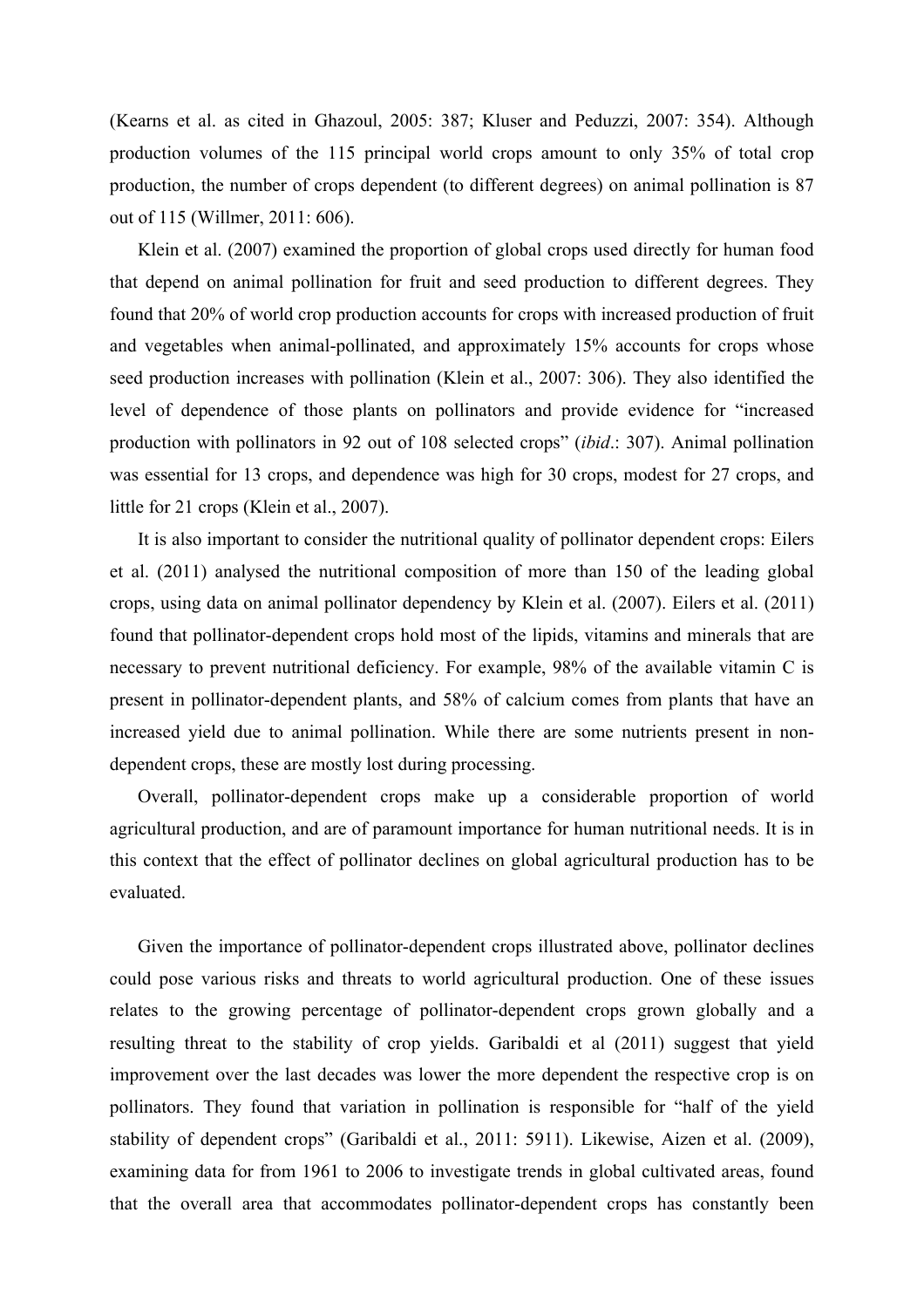growing, outpacing the growth in honeybee colonies (Garibaldi, 2011). These trends point in the direction of a rise in the "extent of agricultural reliance on animal pollination" (Steffan-Dewenter et al., 2005: 651), and an increase of yield instability with the growing production of pollinator-dependent crops on a global scale and posing a considerable risk for agricultural production in the face of pollinator declines.

Another threat is posed by the increasing reliance of agricultural production on single pollinator species. Wild pollinators are sufficient to pollinate agricultural crops when their needs for habitats are met (Kremen et al., 2002). More than 40% of the major animal pollinated crops have been said to rely on wild pollinators (Power, 2010). They do, however, tend to decline in areas of large scale intensive agricultural production and monocultures (Ricketts et al., 2008, as cited in Winfree, 2008: R968), in which case they do not suffice to pollinate crops. The European honey bee, in contrast, can conveniently be managed to pollinate agricultural crops (Winfree, 2008), and can increase yield in 96% of animalpollinated crops (Klein et al., 2007; Winfree 2010). Honeybees are responsible for around 80% of pollination in the USA (USDA as cited in Willmer, 2011: 606). This "virtual monoculture" (Winfree, 2008: R9688) of generalist pollinators poses various threats on agriculture, which are exacerbated by the low genetic variety that results from the limited number of breeding facilities that produce queens (Johnson, 2007 as cited in Winfree, 2008: R968). Such threats include the potential competition with, and further reduction of, native pollinators (see Potts et al., 2010) and the susceptibility to parasites and pathogens (Winfree, 2008; 2010). Bees are generally more prone to extinction than other taxa (Steffan-Dewenter et al., 2005). The yet unexplained Colony Collapse Disorder (e.g. Kluser and Peduzzi, 2007, VanEngelsdorp 2008), can lead to the relatively sudden death of large numbers of whole honeybee colonies, which poses severe risk on cultivated areas that are relying on them as main pollinators. All these factors make the reliance on honeybees as main pollinators in many cultivated areas of the world uncertain.

Finally, the role climate change is particularly salient to the issue of pollinator decline. Changing temperatures might lead to a mismatch in the temporal and spatial occurrence of pollinators and flowers (Potts et al., 2010; Winfree, 2010), for example when flowering time shifts due to warmer weather. It could also result in lasting mismatches between pollinator and plant that have been evolved together, if one adapts to a new climate faster than the other and changes behaviour (Winfree 2010). Although evidence remains fairly limited, some declines in pollinators as a result of climate change have been reported (as mentioned in Potts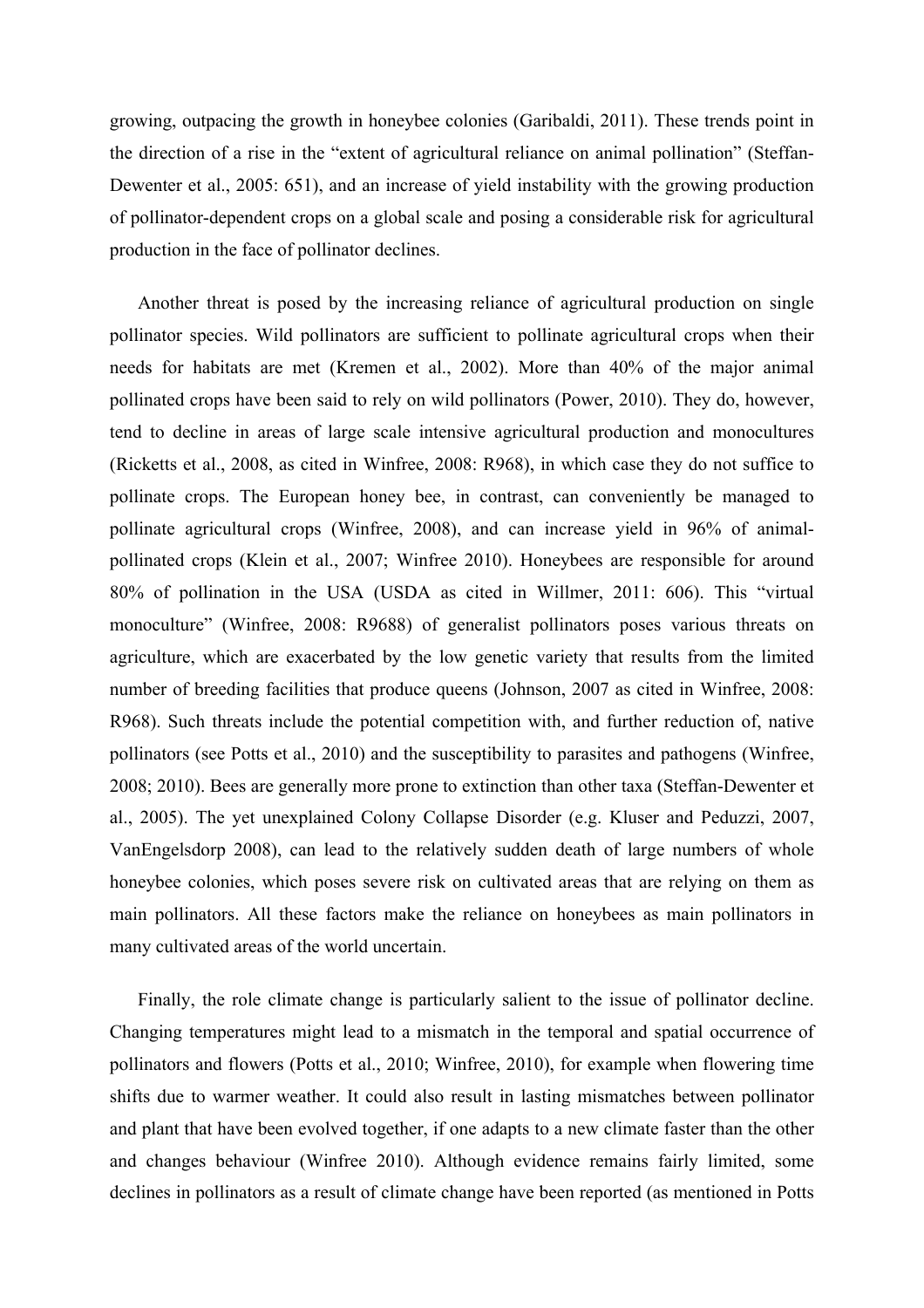et al., 2010: 351), and, given that extreme weather conditions and disturbances due to global climate change are projected to occur with increasing frequency in the next decades, this trend is likely to increase.

This essay has shown the significance of animal pollinators for world agricultural production and looked at a selection of threats that might arise from pollinator declines. Although most of the declines have been reported on a regional scale, the findings of Aizen et al. (2008) suggest that pollinator limitation might be on the verge of becoming a global issue (Winfree, 2008). Serious threats are likely to be posed on agricultural production in the form of yield instability and a slowdown in yield growth for pollinator-dependent crops. The reliance on monocultures with a single species of pollinators bears immense risk. In addition, climate change poses a threat of yet unknown significance in the future. Therefore, pollinator declines are very likely to have negative effects on world agricultural production, threatening human food supply. "[I]f the area of pollinator-dependent crops is increasing and the supply of pollinators decreasing, we will encounter pollination-driven declines in food production eventually" (Winfree, 2008: R968). Research by Aizen et al. (2009) suggests that in case of complete pollinator absence, total agricultural production is expected to decline by 3-8%, "with smaller impacts on agricultural production diversity" (Aizen et al., 2009: 1579), which means that current demands for animal-pollinated food crops could not be met any more. Furthermore, pollinator declines also impact on biodiversity in natural ecosystems, which can lead to feedback effects on cultivated areas. All these issues "act simultaneously and could act synergistically" (Potts et al., 2010: 351). They are also inherently uncertain and long-term empirical data is lacking (Winfree, 2010). Hence, the implications of further pollinator declines, or even absence, for world agricultural production cannot be reliably forecast due to the complexity of ecosystems and the interactions between their inhabitants, which might add further threats to agriculture.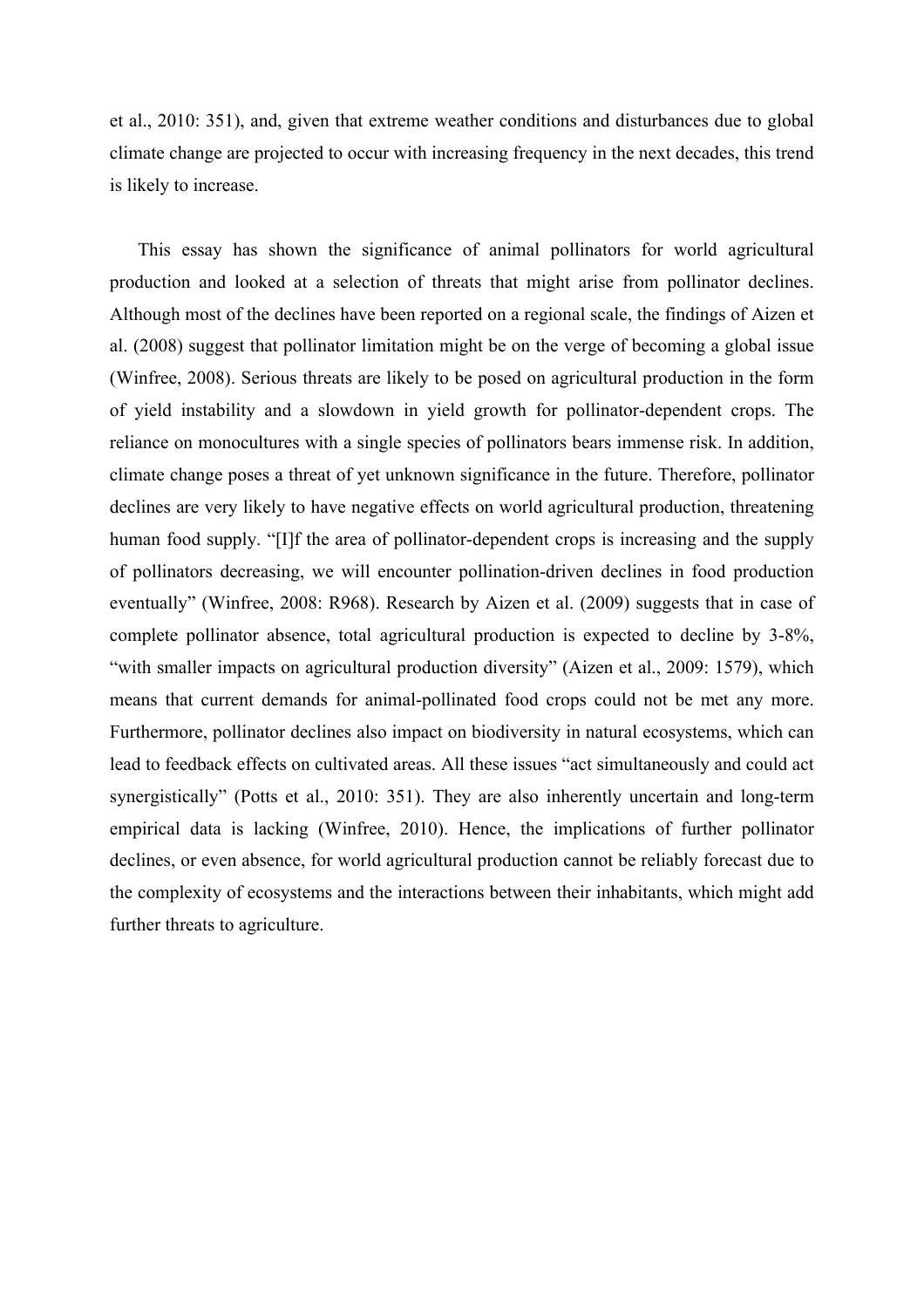## **References**

- Aizen, MA, Garibaldi, LA, Cunningham, SA, Klein, AM (2009) How much does agriculture depend on pollinators? Lessons from long-term trends in crop production. *Annals of Botany,* 103, pp.1579-1588.
- Aizen, MA, Garibaldi, LA, Cunningham, SA, Klein, AM (2008) Long-Term Global Trends in Crop Yield and Production Reveal No Current Pollination Shortage but Increasing Pollinator Dependency. *Current Biology,* 18, pp. 1572-1575.
- Allen-Wardell, G, Bernhardt, P, Bitner, R, Burquez, A, et al (1998) The Potential Consequences of Pollinator Declines on the Conservation of Biodiversity and Stability of Food Crop Yields. *Conservation Biology,* 12(1), pp. 8-17.
- Allsopp, MG, de Lange, SJ, Veldtman, R (2008) Valuing Insect Pollination Services with Cost of Replacement, *PLoS ONE*, 3(9), p. e3128.
- Biesmeijer, JC, Roberts, SPM (2006) Parallel Declines in Pollinators and Insect-Pollinated Plants in Britain and the Netherlands. *Science*, 313(5785), pp. 351-354.
- Eilers, EJ, Kremen, C, Greenleaf, SS, Garber, AK, Klein, AM (2011) Contribution of Pollinator-Mediated Crops to Nutrients in the Human Food Supply. *PLoS ONE*, 6(6), pp. e21363.
- Gallai, N, Salles, JM, SEttele, J, Vaissière, BE (2008) Economic valuation of the vulnerability of world agriculture confronted with pollinator decline. *Ecological Economics* 68, pp. 810-821.
- Garibaldi, LA, Aizen, MA, Klein, AM, Cunningham, SA, Harder, LD (2011) Global growth and stability of agricultural yield decrease with pollinator dependence, *PNAS*, 108(14), pp. 5909-5914.
- Ghazoul, J (2005) Buzziness as usual? Questioning the global pollination crisis. *Trends in Ecology and Evolution*, 20(7), pp. 367-373.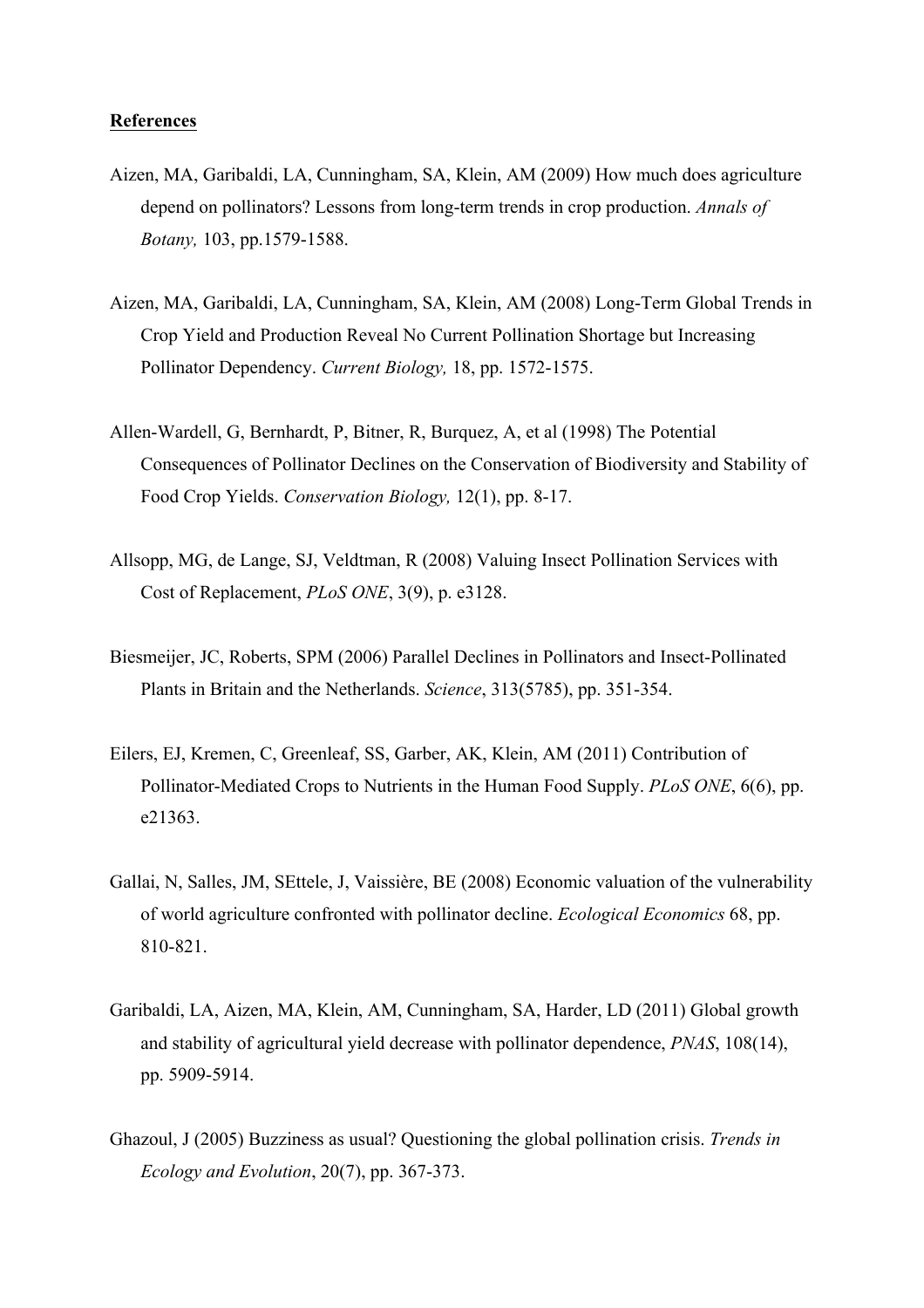- Goulson, D (2003) Conserving wild bees for crop pollination, Food, Agriculture & Environment Vol.1, No. 1: 142-144.
- Klein, AM, Steffan-Dewenter, I, Tscharntke, T (2003a) Pollination *of Coffea canephora* in relation to local and regional agroforestry management. *Journal of Applied Ecology,* 40(5), pp. 837–845.
- Klein, AM, Steffan-Dewenter, I, Tscharntke, T (2003b) Fruit set of highland coffee increases with the diversity of pollinating bees. *Proc. R. Soc. Lond. B*, 270, pp. 955-961.
- Klein, AM, Vaissière, BE, Cane, JH, Steffan-Dewenter, I, Cunningham, SA, Kremen, C, Tscharntke, T (2007) Importance of pollinators in changing landscapes for world crops. *Proc. R. Soc. B,* 274, pp. 303-313.
- Kluser, S, Peduzzi, P (2007) Global Pollinator Decline: A Literature Review. *UNEP/GRID-Europe.*
- Kremen, C, Williams, NM, Thorp, RW (2002) Crop pollination from native bees at risk from agricultural intensification. *PNAS,* 99(26), pp. 16812-16816.
- Pettis, J and Delaplane, K (2010) Coordinated responses to honey bee decline in the USA. *Apidologie*, 41(3), pp. 256-263.
- Potts, SG, Biesmeijer, JC, Kremen, C, Neumann, p, Schweiger, O, Kunin, WE (2010) Global pollinator declines: trends, impacts and drivers. *Trends in Ecology and Evolution,* 25(6).
- Power, AG (2010) Ecosystem services and agriculture: Tradeoffs and Synergies. *Phil. Trans. R. Soc. B*, 365, pp. 2959-2971.
- Richards, AJ (2001) Does Low Biodiversity Resulting from Modern Agricultural Practice Affect Crop Pollination and Yield? *Annals of Botany*, 88, pp. 165-172.
- Steffan-Dewenter, I, Potts, SG, Packer, L (2005) Pollinator diversity and crop pollination services are at risk. *Trends in Ecology and Evolution*, 20(12).